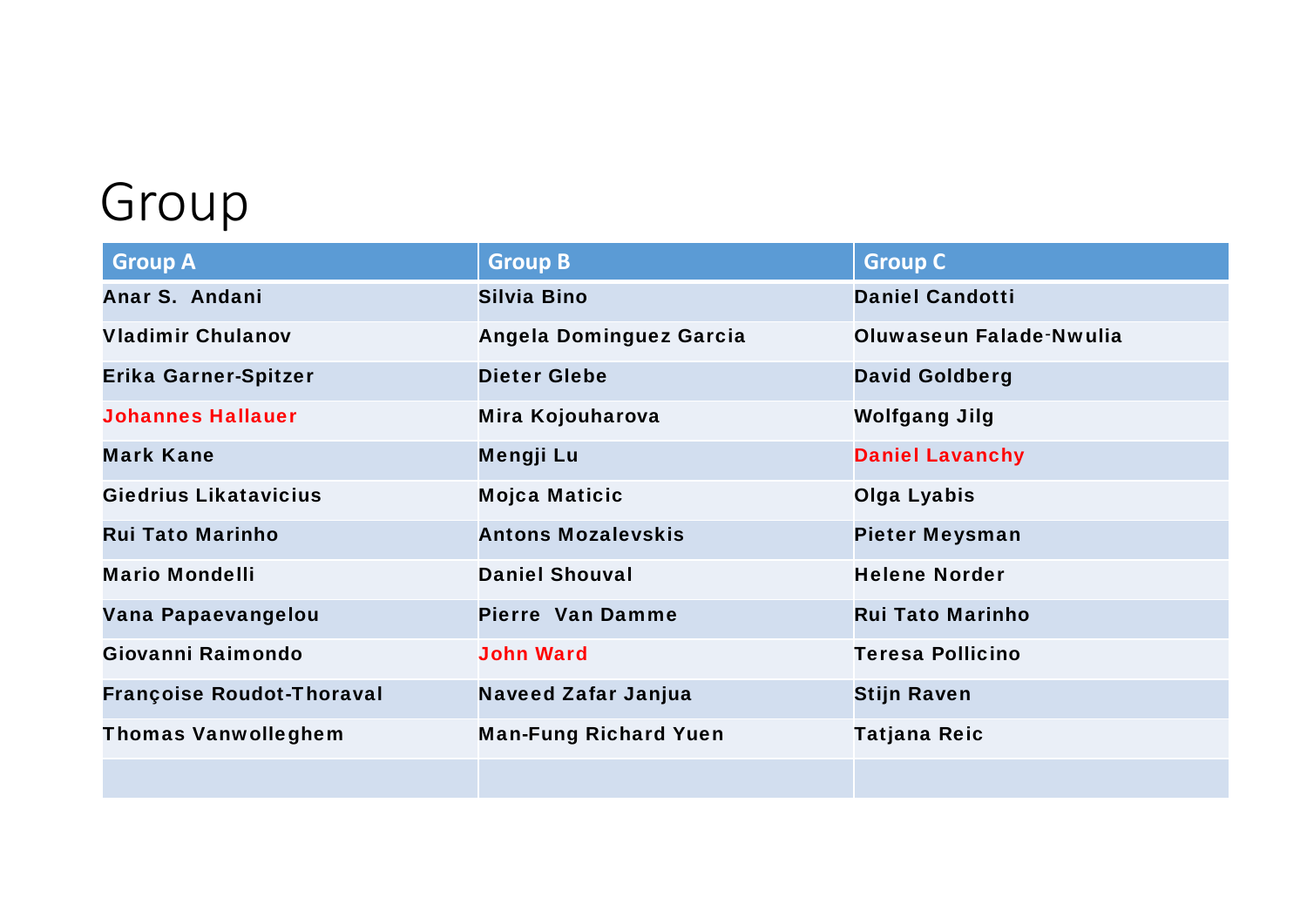## Groups discussion

1. Does the "hurdle" has an impact on public health and/or the elimination goals

3. Is there <sup>a</sup> need to adopt or create guidelines/recommendations

2. What can be the role of VHPB or other stakeholders in this proces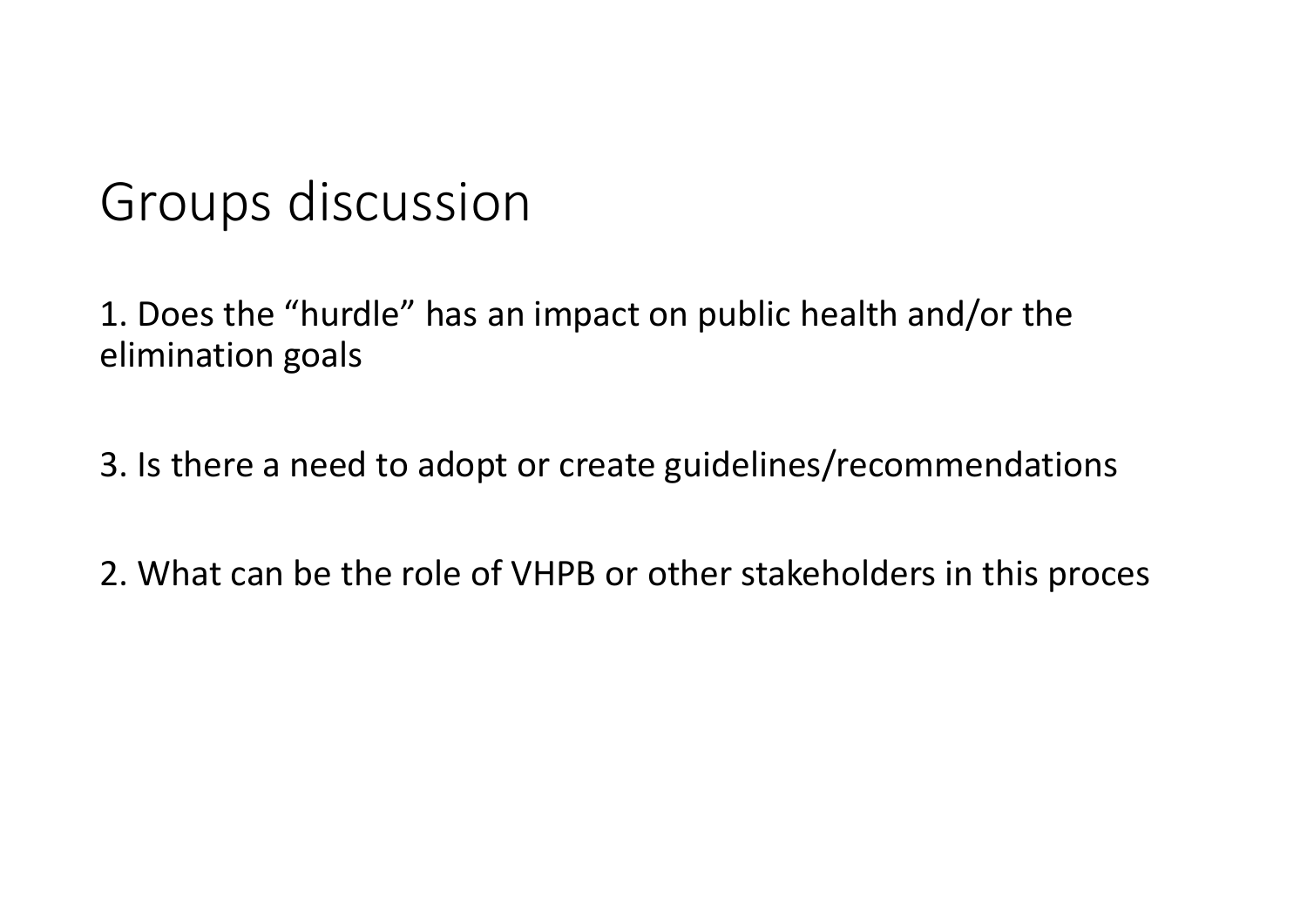## Does the "hurdle" has an impact on public health and/or the elimination goals

- No, the issue of non responders does not have <sup>a</sup> relevant impact.
- Definition of non responder (100 vs 10 I.U.) is somehow academic
- We are not measuring non responder rates systematically in all relevant groups besides HCW
- Nevertheless the current vaccine used for infant imunization provides sufficient efficacy to reach public health targets if high coverage of birth dose is sustainably achieved.
- Reduction of carrier rates, mortality, morbidity , HCC is reached in spite of non responders.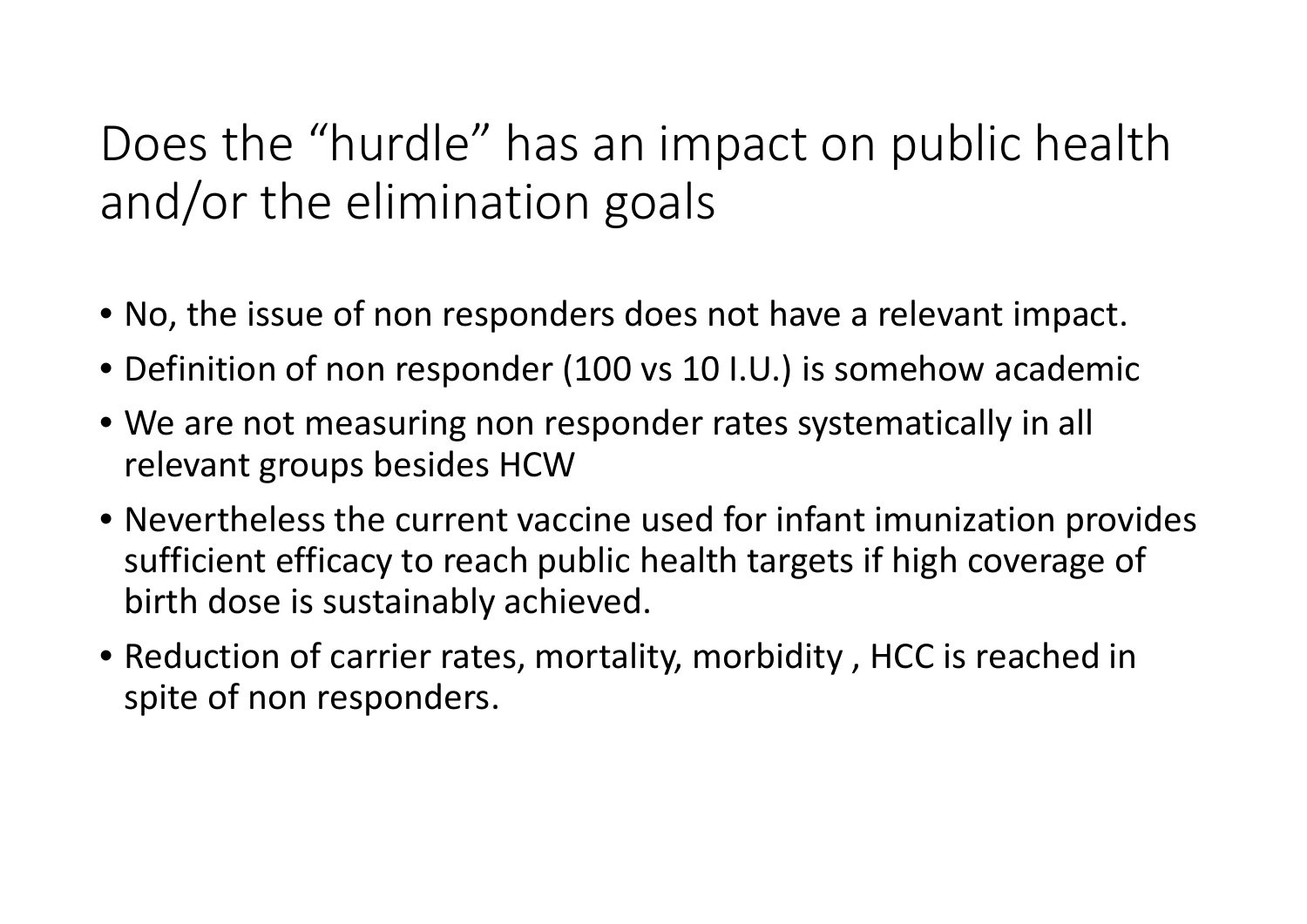## What can be the role of VHPB or other stakeholders in this proces

- Group A suggests the VHPB to conduct a technical meeting ( 1 day) on measures to overcome/bypass non responsiveness and evaluate the current status of concepts and new vaccine developments in the field of Hep B.
- Information presented in session 2 of this meeting revealed that there are relevant options and a rational to successful address non responders.
- Besides HCW there are othe relevant groups of non responders in need for immunization (HD, Co-infected, transplant pat, older adults etc.)
- Finally the groups likes to see more data on the question: What is the risk of non ‐responders?